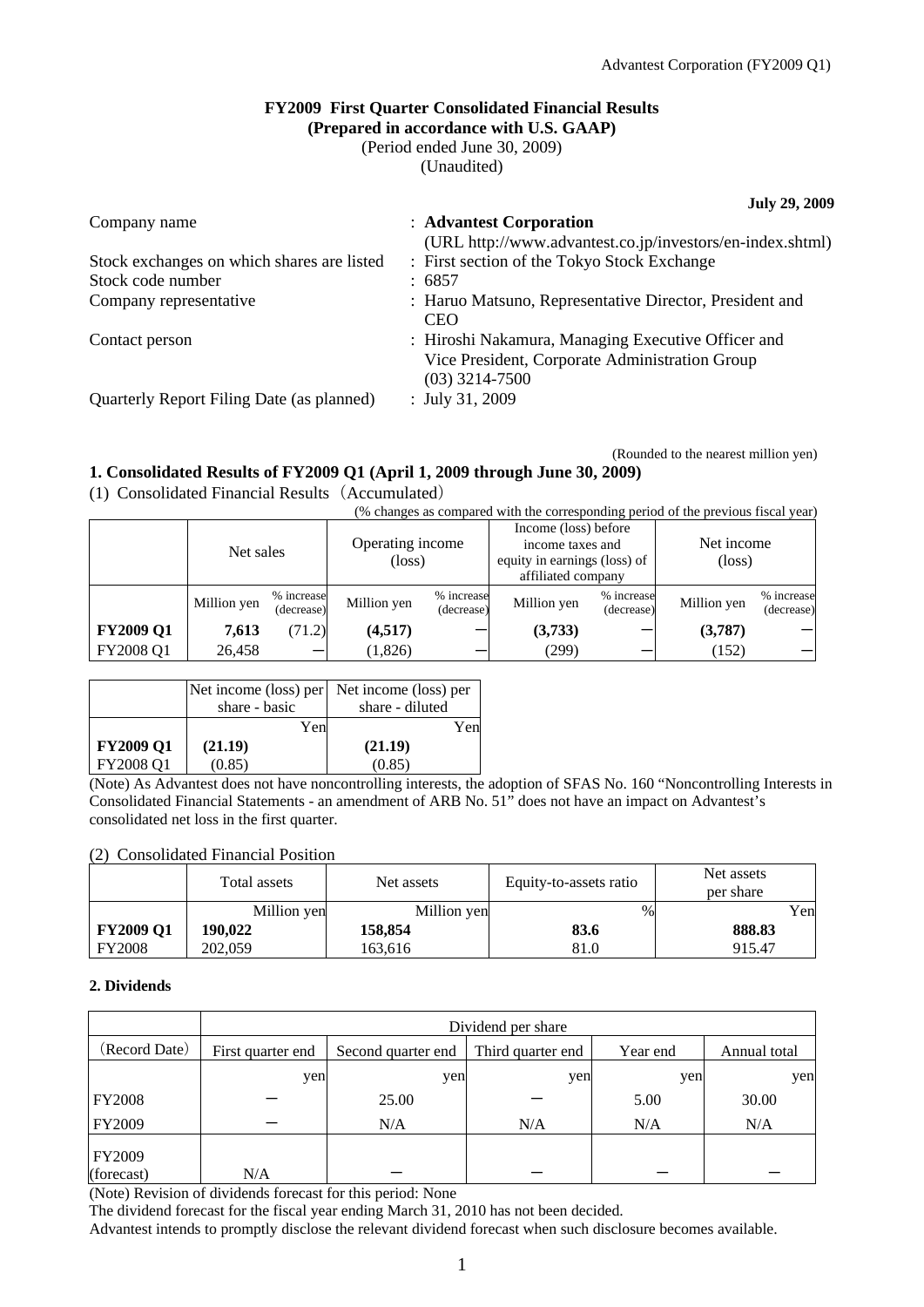|  | 3. Projected Results for FY2009 (April 1, 2009 through March 31, 2010) |  |  |  |
|--|------------------------------------------------------------------------|--|--|--|
|  |                                                                        |  |  |  |

|                                | Net sales   |                          | Operating income<br>$(\text{loss})$ |                          | Income (loss) before<br>income taxes and<br>equity in earnings (loss) of<br>affiliated company |                          | Net income<br>$(\text{loss})$ |                          |
|--------------------------------|-------------|--------------------------|-------------------------------------|--------------------------|------------------------------------------------------------------------------------------------|--------------------------|-------------------------------|--------------------------|
|                                | Million yen | % increase<br>(decrease) | Million yen                         | % increase<br>(decrease) | Million yen                                                                                    | % increase<br>(decrease) | Million yen                   | % increase<br>(decrease) |
| FY2009 Q2<br>(cumulative term) | 17,613      | (66.5)                   | (8,217)                             |                          | (6,933)                                                                                        |                          | (7,087)                       |                          |
| FY2009                         |             |                          |                                     |                          |                                                                                                |                          |                               |                          |

|                                          | Net income (loss)<br>per share |
|------------------------------------------|--------------------------------|
| FY2009 Q2<br>(cumulative term)<br>FY2009 | Yen<br>(39.65)                 |

(Note) Revision of earnings forecast for this period: Yes

Advantest's business focuses on test systems for semiconductors, and relies heavily on the capital expenditures of semiconductor manufacturers, test houses and foundries. The capital expenditures of these companies are determined primarily by factors such as current or future trends in the demand for semiconductors. Semiconductor market analysts predict growing demand for netbooks and notebooks, as well as desktop demand driven by the release of new operating systems in late 2009, and increasing demand for handsets compliant with next-generation high-speed wireless networks. Advantest plans to meet these market trends with a comprehensive range of products. However, it should be noted that semiconductor manufacturers, reorganizing their own businesses in response to a downturn in the global economy, are likely to continue taking a cautious stance on capital investment. Because of the great difficulty involved in forecasting earnings in such an operating environment, Advantest did not disclose the earnings forecast for the fiscal year ending March 31, 2010 as of April 2009. At this time, we are able to disclose the earnings forecast for the second quarter of the fiscal year ending March 31, 2010, taking into account trends in orders input received and other factors in the first quarter. Such earnings forecast is disclosed above. As to the earnings forecast for the fiscal year ending March 31, 2010, Advantest intends to promptly disclose the relevant earnings forecast when such disclosure becomes possible.

#### **4. Others**

(1) Material changes in subsidiaries during this period (changes in scope of consolidation resulting from changes in subsidiaries): Yes

Newly included None; Excluded 1 (Company name: Advantest DI Corporation) (Note) Please see "Business Results" 4. Others on page 7 for details.

(2) Use of simplified accounting method and special accounting policy for quarterly consolidated financial statements: Yes (Note) Please see "Business Results" 4. Others on page 7 for details.

- (3) Changes in accounting principles, procedures and the presentation of the quarterly consolidated financial statements:
	- 1) Changes based on revisions of accounting standard: None
	- 2) Changes other than 1) above: None
- (4) Number of issued and outstanding stock (common stock):
	- 1) Number of issued and outstanding stock at the end of each fiscal period (including treasury stock): FY2009 Q1 199,566,770 shares; FY2008 199,566,770 shares.
	- 2) Number of treasury stock at the end of each fiscal period:
		- FY2009 Q1 20,843,986 shares; FY2008 20,843,298 shares.
	- 3) Average number of outstanding stock for each period (cumulative term): FY2009 Q1 178,723,064 shares; FY2008 Q1 178,725,896 shares.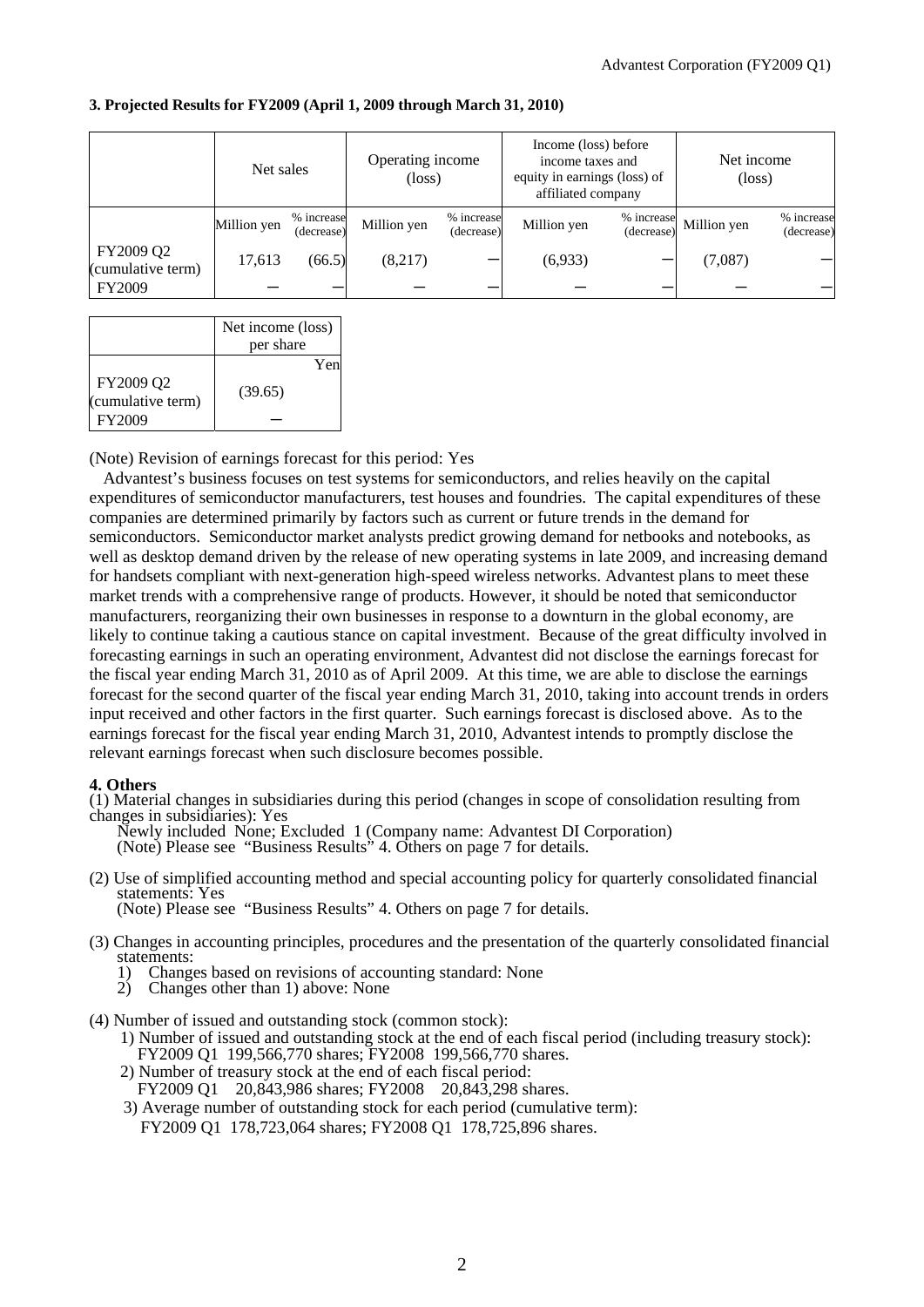**Explanation on the Appropriate Use of Future Earnings Projections and Other Special Instructions**  This document contains "forward-looking statements" that are based on Advantest's current expectations, estimates and projections. These forward-looking statements are subject to known and unknown risks, uncertainties and other factors that may cause Advantest's actual results, levels of activity, performance or achievements to be materially different from those expressed or implied by such forward-looking statements. These factors include: (i) changes in demand for the products and services produced and offered by Advantest's customers, including semiconductors, communications services and electronic goods; (ii) circumstances relating to Advantest's investment in technology, including its ability to timely develop products that meet the changing needs of semiconductor manufacturers, communications network equipment and components makers and service providers; (iii) significant changes in the competitive environment in the major markets where Advantest purchases materials, components and supplies for the production of its products or where its products are produced, distributed or sold; and (iv) changes in economic conditions, currency exchange rates or political stability in the major markets where Advantest procures materials, components and supplies for the production of its principal products or where its products are produced, distributed or sold. A discussion of these and other factors which may affect Advantest's actual results, levels of activity, performance or achievements is contained in the "Operating and Financial Review and Prospects", "Key Information - Risk Factors" and "Information on the Company" sections and elsewhere in Advantest's annual report on Form 20-F, which is on file with the United States Securities and Exchange Commission.

For the assumptions on which earnings projections are made and other related matters, please see "Business Results" 3. Prospects for the Upcoming Fiscal Year on page 6-7.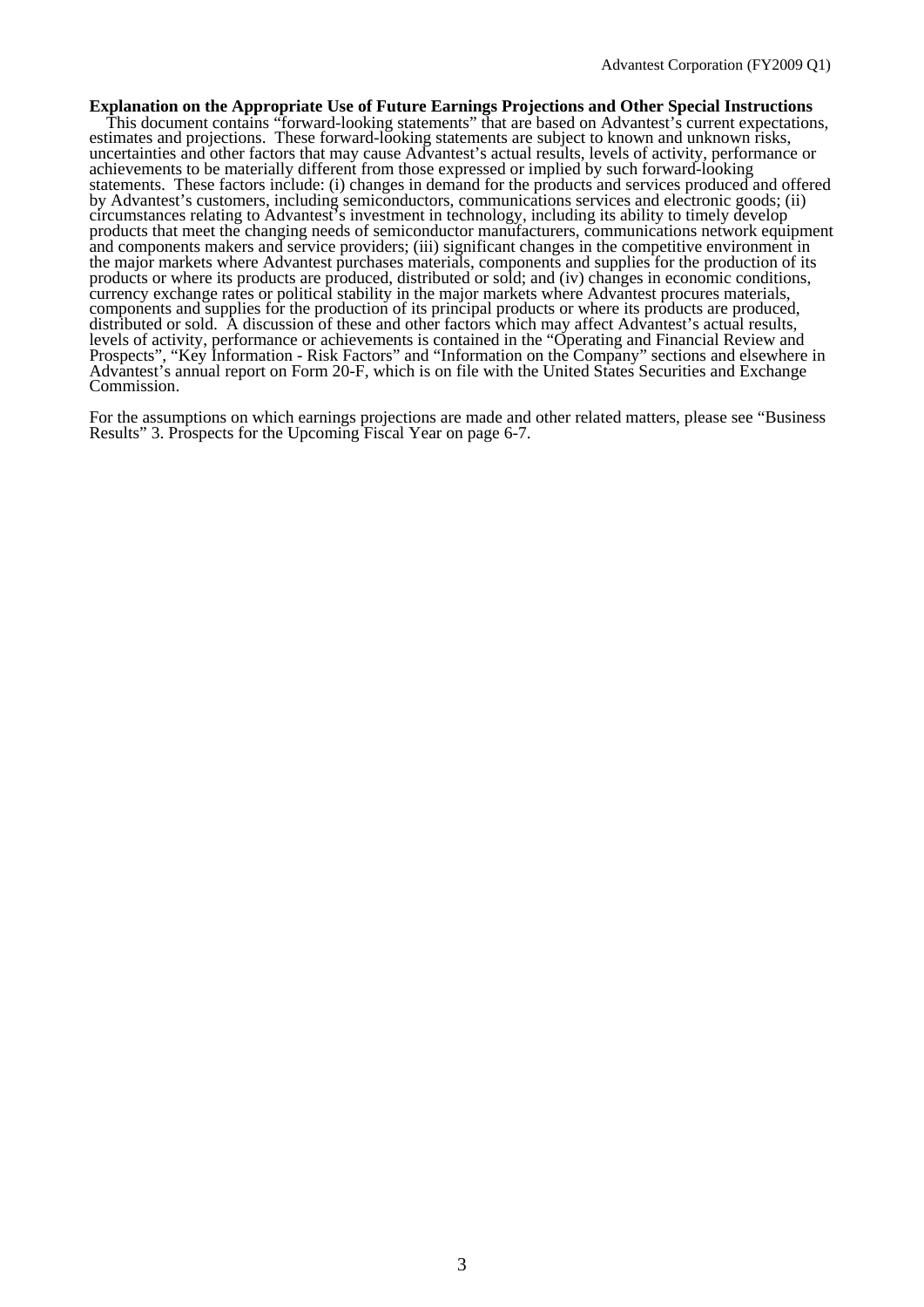# 【Business Results】

### 1. Analysis of Business Results

Consolidated Financial Results of FY2009 Q1 (April 1, 2009 through June 30, 2009)

(in billion yen)

|                                                                                             | Three months<br>ended<br>June 30, 2008 | Three months<br>ended<br>June 30, 2009 | As compared to the<br>corresponding period of<br>the previous<br>fiscal year<br>Increase (decrease) |
|---------------------------------------------------------------------------------------------|----------------------------------------|----------------------------------------|-----------------------------------------------------------------------------------------------------|
| Orders input received                                                                       | 18.2                                   | 11.6                                   | $(35.9\%)$                                                                                          |
| Net sales                                                                                   | 26.5                                   | 7.6                                    | $(71.2\%)$                                                                                          |
| Operating income (loss)                                                                     | (1.8)                                  | (4.5)                                  |                                                                                                     |
| Income (loss) before income<br>taxes and equity in earnings<br>(loss) of affiliated company | (0.3)                                  | (3.7)                                  |                                                                                                     |
| Net income (loss)                                                                           | (0.2)                                  | (3.8)                                  |                                                                                                     |

In the first quarter, economic stimulus packages implemented by national governments in response to last year's financial crisis began to take effect, easing pessimism on economic prospects, and reviving consumer goods markets, principally in developing countries. Signs of economic recovery were seen, especially in China, where government intervention stimulated demand for consumer appliances such as flat-screen televisions, and in the semiconductor-related market, the adjustment to excess inventory and production expansion to meet demand boosted semiconductor manufacturers' utilization rates.

However, higher utilization rates of production facilities have not yet triggered new capital investment, and impact of significantly reduced demand and consumption in the semiconductor industry remain pronounced, reflecting factors such as lower consumer spending. In this environment, manufacturers are maintaining a cautious stance on capital expenditures, and demand for semiconductor test systems, Advantest's main product, remains weak. Thus, even though orders input received for the first quarter increased sequentially (as compared to the prior quarterly period ended March 31, 2009) to (Y) 11.6 billion (a 35.9% decrease in comparison to the corresponding period of the previous fiscal year), the net sales environment continued to be challenging, leading Advantest to record net sales of (Y) 7.6 billion for the quarter (a 71.2% decrease). The percentage of net sales to overseas customers was 74.0%, compared to 75.5% in the corresponding period of the previous fiscal year.

Advantest has made efforts to improve profitability, including structural reforms launched in fiscal 2008 and continued cost-cutting measures, but primarily due to weak net sales, Advantest recorded an operating loss of  $(Y)$  4.5 billion and a loss before income taxes and equity in loss of affiliated company of  $(Y)$  3.7 billion in the first quarter.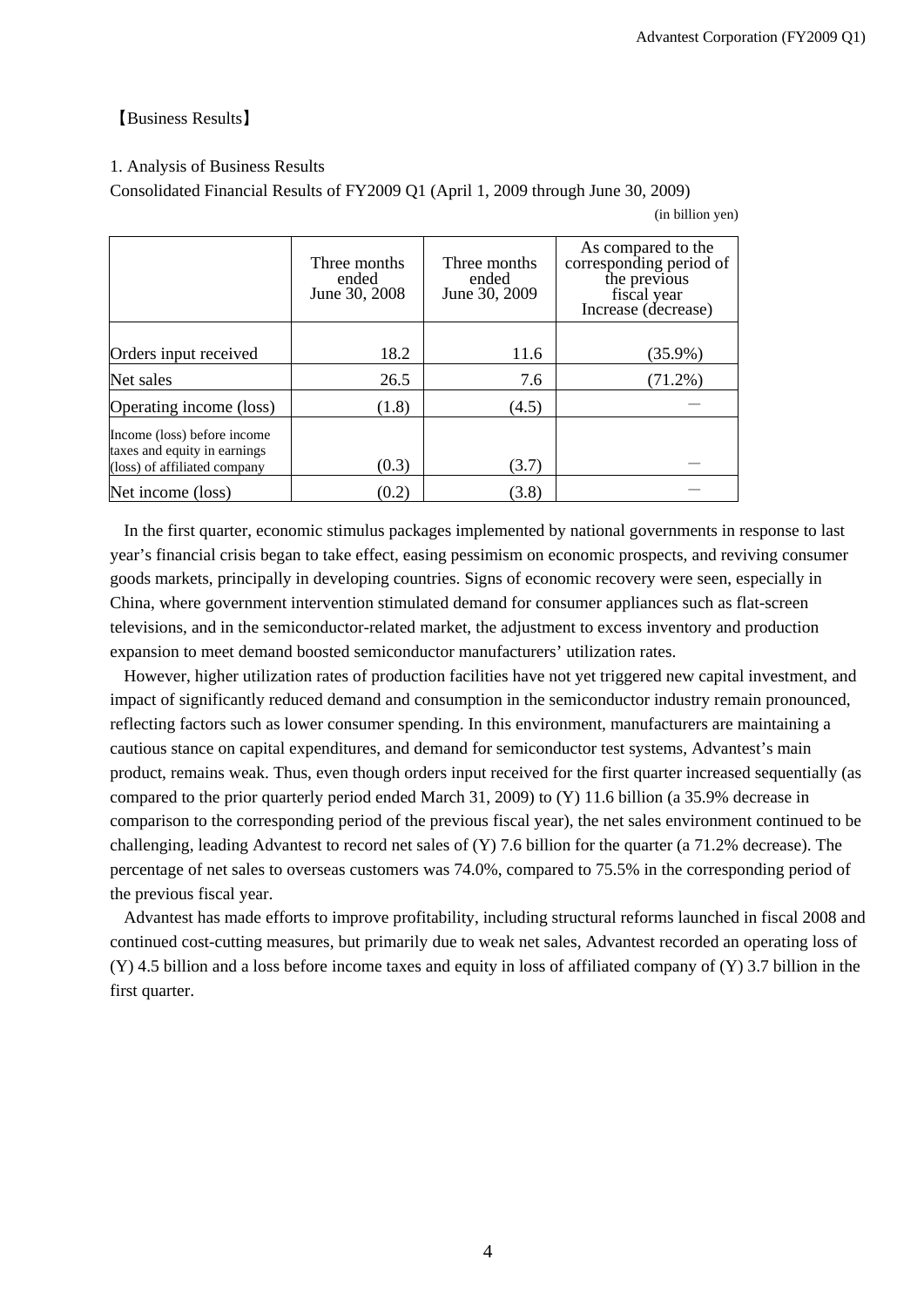(in billion yen)

(in billion yen)

Conditions of business by segment are described below.

<Semiconductor and Component Test System Segment>

|                         | Three months<br>ended<br>June 30, 2008 | Three months<br>ended<br>June 30, 2009 | As compared to the<br>corresponding period of<br>the previous<br>fiscal year<br>Increase (decrease) |
|-------------------------|----------------------------------------|----------------------------------------|-----------------------------------------------------------------------------------------------------|
| Orders input received   | 10.0                                   | 7.4                                    | $(26.0\%)$                                                                                          |
| Net sales               | 17.0                                   | 4.1                                    | $(76.1\%)$                                                                                          |
| Operating income (loss) | 0.7                                    | (2.8)                                  |                                                                                                     |

In the Semiconductor and Component Test Systems segment, semiconductor manufacturers' cautious stance on capital expenditures sharply impacted Advantest's results for both memory and non-memory test systems.

In the memory industry, some improvement was seen in weak markets, such as signs of investment in DDR3-SDRAM markets, and increased demand for flash memory for new mobile phones, but this did not amount to a broad-based recovery that would support investment in new semiconductor test system equipment for volume production.

In non-memory, while the market remained broadly weak, there was comparative strength in demand for test systems for next generation microprocessors used in PCs. But the recovery did not extend to the consumer and automotive segments that increasingly drive semiconductor sales, and capital investment in test systems for automotive ICs, LCD driver ICs, and consumer ICs stayed at a low level.

As a result of the above, orders input received was (Y) 7.4 billion (a 26.0% decrease in comparison to the corresponding period of the previous fiscal year), net sales were (Y) 4.1 billion (a 76.1% decrease) and operating loss was (Y) 2.8 billion.

|                         | Three months<br>ended<br>June 30, 2008 | Three months<br>ended<br>June 30, 2009 | As compared to the<br>corresponding period of<br>the previous<br>fiscal year<br>Increase (decrease) |
|-------------------------|----------------------------------------|----------------------------------------|-----------------------------------------------------------------------------------------------------|
| Orders input received   | 4.3                                    | 1.7                                    | (59.7%)                                                                                             |
| Net sales               | 5.2                                    | 1.4                                    | $(74.0\%)$                                                                                          |
| Operating income (loss) | [1.4]                                  | [ J.U                                  |                                                                                                     |

<Mechatronics System Segment>

Semiconductor manufacturers' continued reluctance in making new investments in test systems also affected demand for test handlers and device interface products, which are used together with test systems.

As a result of the above, orders input received was (Y) 1.7 billion (a 59.7% decrease in comparison to the corresponding period of the previous fiscal year), net sales were (Y) 1.4 billion (a 74.0% decrease) and operating loss was (Y) 1.0 billion.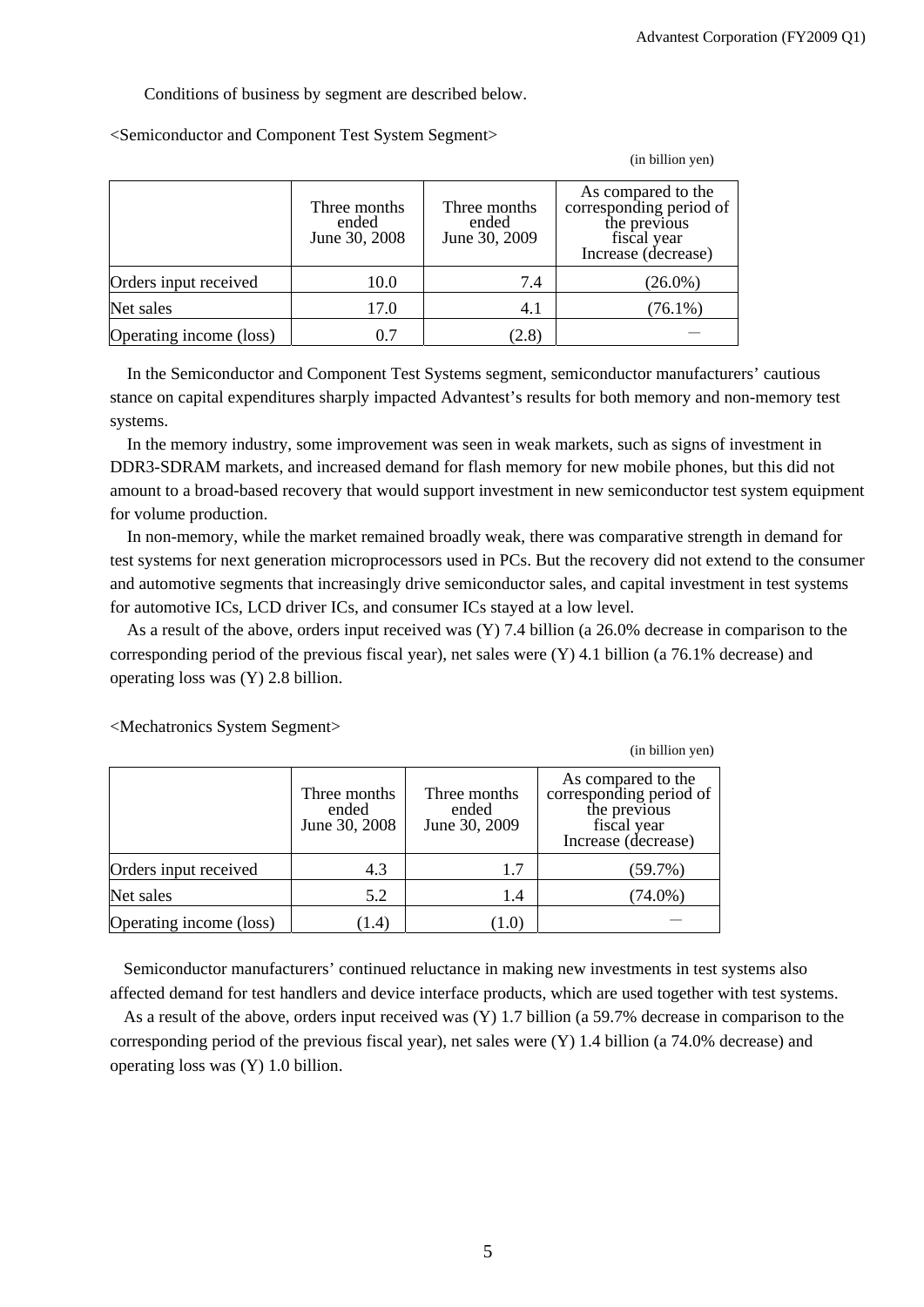(in billion yen)

|                       | Three months<br>ended<br>June 30, 2008 | Three months<br>ended<br>June 30, 2009 | As compared to the<br>corresponding period of<br>the previous<br>fiscal year<br>Increase (decrease) |
|-----------------------|----------------------------------------|----------------------------------------|-----------------------------------------------------------------------------------------------------|
| Orders input received | 4.1                                    | 2.5                                    | $(40.2\%)$                                                                                          |
| Net sales             | 4.4                                    | 2.2                                    | $(49.3\%)$                                                                                          |
| Operating income      | 0.4                                    | 0.3                                    | $(37.9\%)$                                                                                          |

<Services, Support and Others Segment>

This segment also experienced the impact of the weak demand for test systems, as well as a lower demand for maintenance services primarily due to lower equipment utilization rates at semiconductor manufacturing facilities, orders input received was (Y) 2.5 billion (a 40.2% decrease in comparison to the corresponding period of the previous fiscal year), net sales were (Y) 2.2 billion (a 49.3% decrease) and operating income was (Y) 0.3 billion (a 37.9% decrease).

#### 2. Analysis of Financial Condition

Total assets at June 30, 2009 amounted to (Y) 190.0 billion, a decrease of (Y) 12.0 billion compared to March 31, 2009, primarily due to decreases in cash and cash equivalents and short-term investments. The amount of total liabilities was (Y) 31.2 billion, a decrease of (Y) 7.3 billion compared to March 31, 2009, primarily due to decreases in other accounts payable and accrued expenses. Stockholders' equity was (Y) 158.9 billion. Equity to assets ratio was 83.6%, an increase of 2.6 percentage point from March 31, 2009.

#### (Cash Flow Condition)

Cash and cash equivalents held at June 30, 2009 were (Y) 102.2 billion, a decrease of (Y) 3.2 billion from March 31, 2009. Significant cash flows during the first quarter of this fiscal year and their causes are described below.

Net cash used in operating activities was (Y) 11.2 billion. This amount was primarily attributable to net loss of (Y) 3.8 billion and decrease in other accounts payable due to the payments of early retirement program in the amount of (Y) 5.6 billion.

Net cash provided by investing activities was (Y) 9.0 billion. This amount was primarily attributable to decreases in short-term investments in the amount of (Y) 9.5 billion and purchases of property, plant and equipment in the amount of (Y) 0.5 billion.

Net cash used in financing activities was (Y) 0.9 billion. This amount was primarily attributable to dividend payments in the amount of (Y) 0.9 billion.

# 3. Prospects for the Upcoming Fiscal Year

Semiconductor market analysts predict growing demand for netbooks and notebooks, as well as desktop demand driven by the release of new operating systems in late 2009, and increasing demand for handsets compliant with next-generation high-speed wireless networks. Advantest plans to meet these market trends with a comprehensive range of products. However, it should be noted that semiconductor manufacturers, reorganizing their own businesses in response to a downturn in the global economy, are likely to continue taking a cautious stance on capital investment.

In this operating environment, Advantest will continue to seek improved results by focusing on developing products that meet customers' needs and delivering them in a timely fashion. Adventest will also sustain its focus on cutting costs to enhance profitability.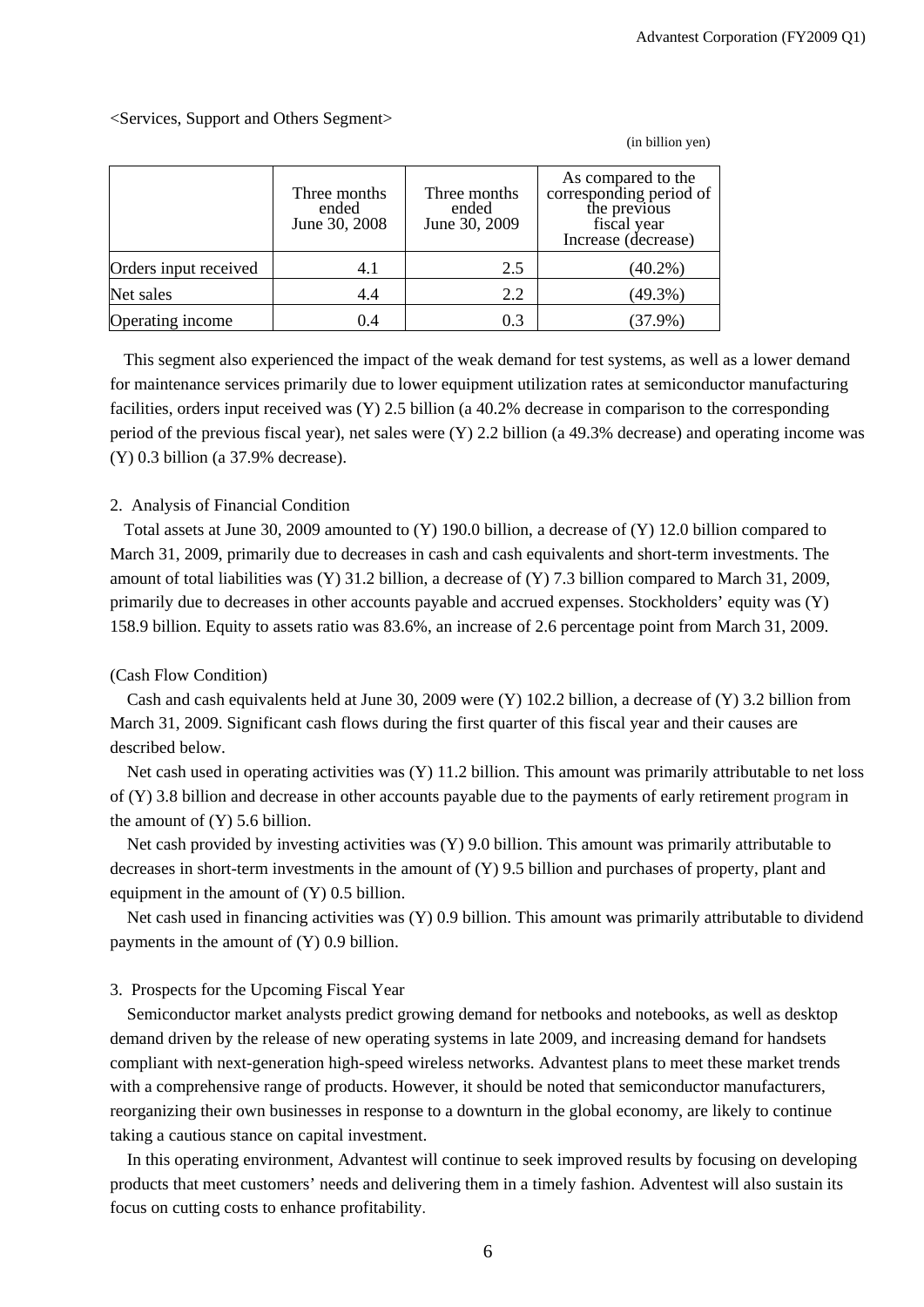For the six months ending September 30, 2009, Advantest forecasts net sales of (Y) 17.6 billion, an operating loss of (Y) 8.2 billion, a loss before income taxes and equity in loss of affiliated company of (Y) 6.9 billion and a net loss of (Y) 7.1 billion.

# 4. Others

(1) Material changes in subsidiaries during this period (changes in scope of consolidation resulting from changes in subsidiaries): Yes

Excluded 1: Advantest DI Corporation

Advantest DI Corporation was merged with Advantest Manufacturing, Inc. which is Advantest's subsidiary on April 1, 2009.

(2) Use of simplified accounting method and special accounting policy for quarterly consolidated financial statements:

Tax expense is measured using an estimated annual effective tax rate. Advantest makes, at the end of the first quarter, its best estimate of the annual effective tax rate for the full fiscal year and use that rate to provide for income taxes on a current year-to-date basis. The estimated effective tax rate includes the deferred tax effects of expected year-end temporary differences and carryforwards, and the tax effect of a valuation allowance expected to be necessary for a deferred tax assets must be projected.

(3) Changes in accounting principles, procedures and the presentation of the quarterly consolidated financial statements: None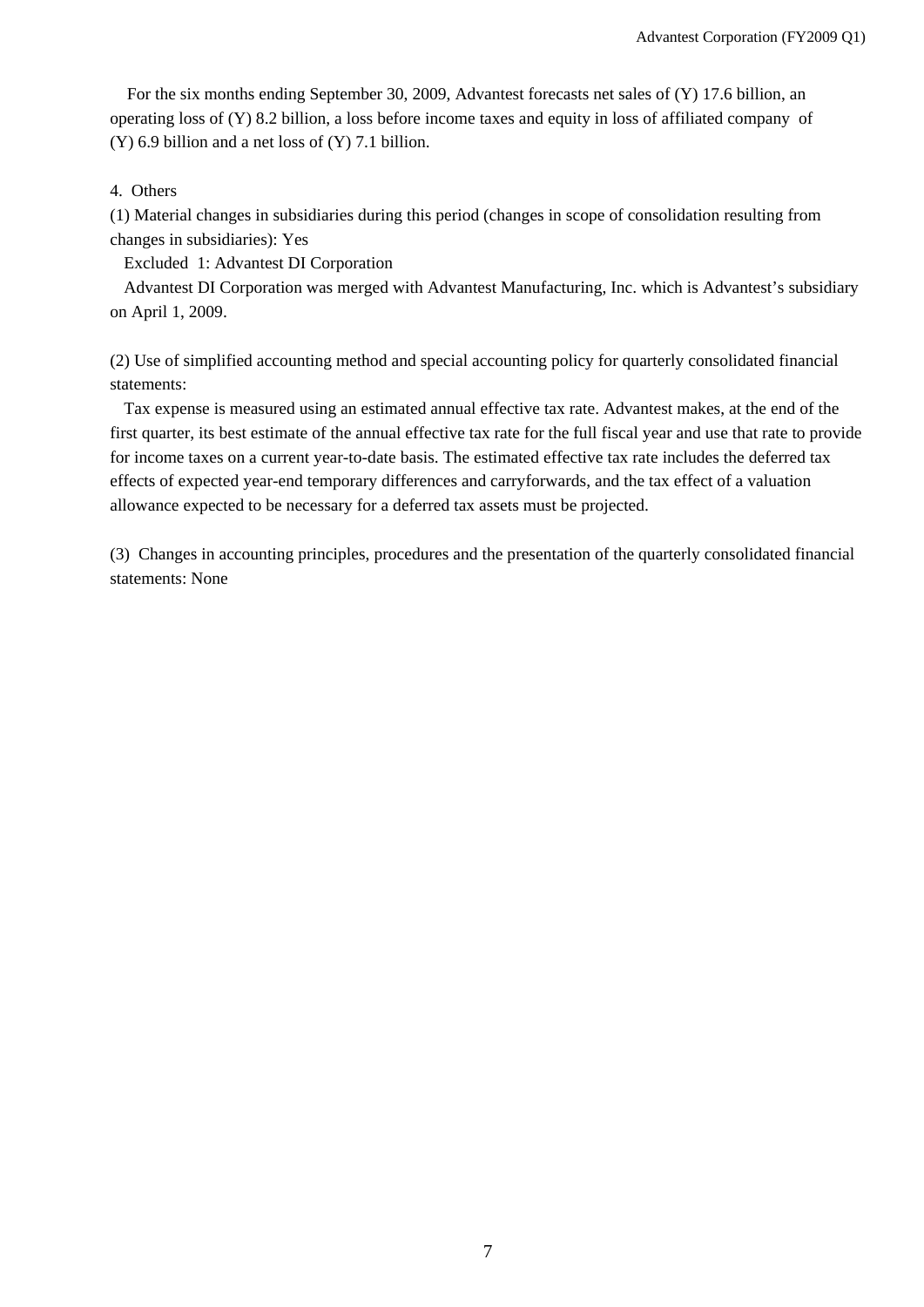# 5. Consolidated Financial Statements and Other Information

# (1)Consolidated Balance Sheets (Unaudited)

|                                    |   | Yen (Millions) |                       |
|------------------------------------|---|----------------|-----------------------|
| Assets                             |   | June 30, 2009  | <b>March 31, 2009</b> |
|                                    |   |                |                       |
| Current assets:                    |   |                |                       |
| Cash and cash equivalents          | ¥ | 102,222        | 105,455               |
| Short-term investments             |   | 15,492         | 25,114                |
| Trade receivables, net             |   | 8,275          | 10,415                |
| Inventories                        |   | 11,756         | 9,737                 |
| Other current assets               |   | 7,403          | 6,586                 |
| Total current assets               |   | 145,148        | 157,307               |
|                                    |   |                |                       |
| Investment securities              |   | 7,401          | 6,679                 |
| Property, plant and equipment, net |   | 33,269         | 33,974                |
| Intangible assets, net             |   | 1,425          | 1,470                 |
| Other assets                       |   | 2,779          | 2,629                 |
| Total assets                       | ¥ | 190,022        | 202,059               |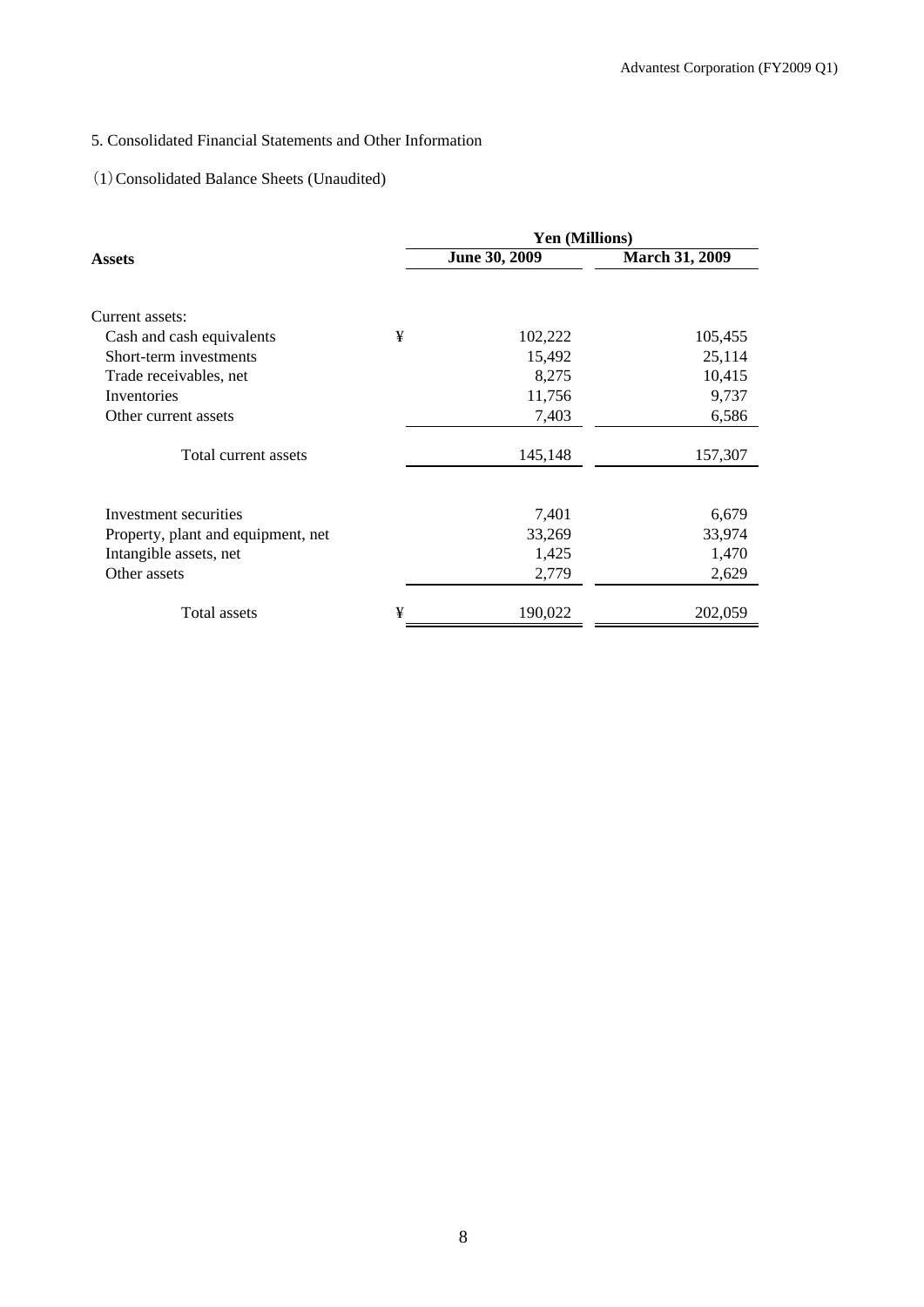| Yen (Millions) |                       |  |  |  |
|----------------|-----------------------|--|--|--|
| June 30, 2009  | <b>March 31, 2009</b> |  |  |  |
|                |                       |  |  |  |
| 4,578          | 4,767                 |  |  |  |
| 667            | 6,409                 |  |  |  |
| 4,355          | 6,043                 |  |  |  |
| 2,642          | 2,811                 |  |  |  |
| 2,127          | 1,507                 |  |  |  |
| 14,369         | 21,537                |  |  |  |
| 14,244         | 13,996                |  |  |  |
| 2,555          | 2,910                 |  |  |  |
| 31,168         | 38,443                |  |  |  |
|                |                       |  |  |  |
|                |                       |  |  |  |
| 32,363         | 32,363                |  |  |  |
| 40,322         | 40,320                |  |  |  |
| 190,167        | 194,848               |  |  |  |
| (14,669)       | (14, 587)             |  |  |  |
| (89, 329)      | (89, 328)             |  |  |  |
| 158,854        | 163,616               |  |  |  |
| ¥<br>190,022   | 202,059               |  |  |  |
|                |                       |  |  |  |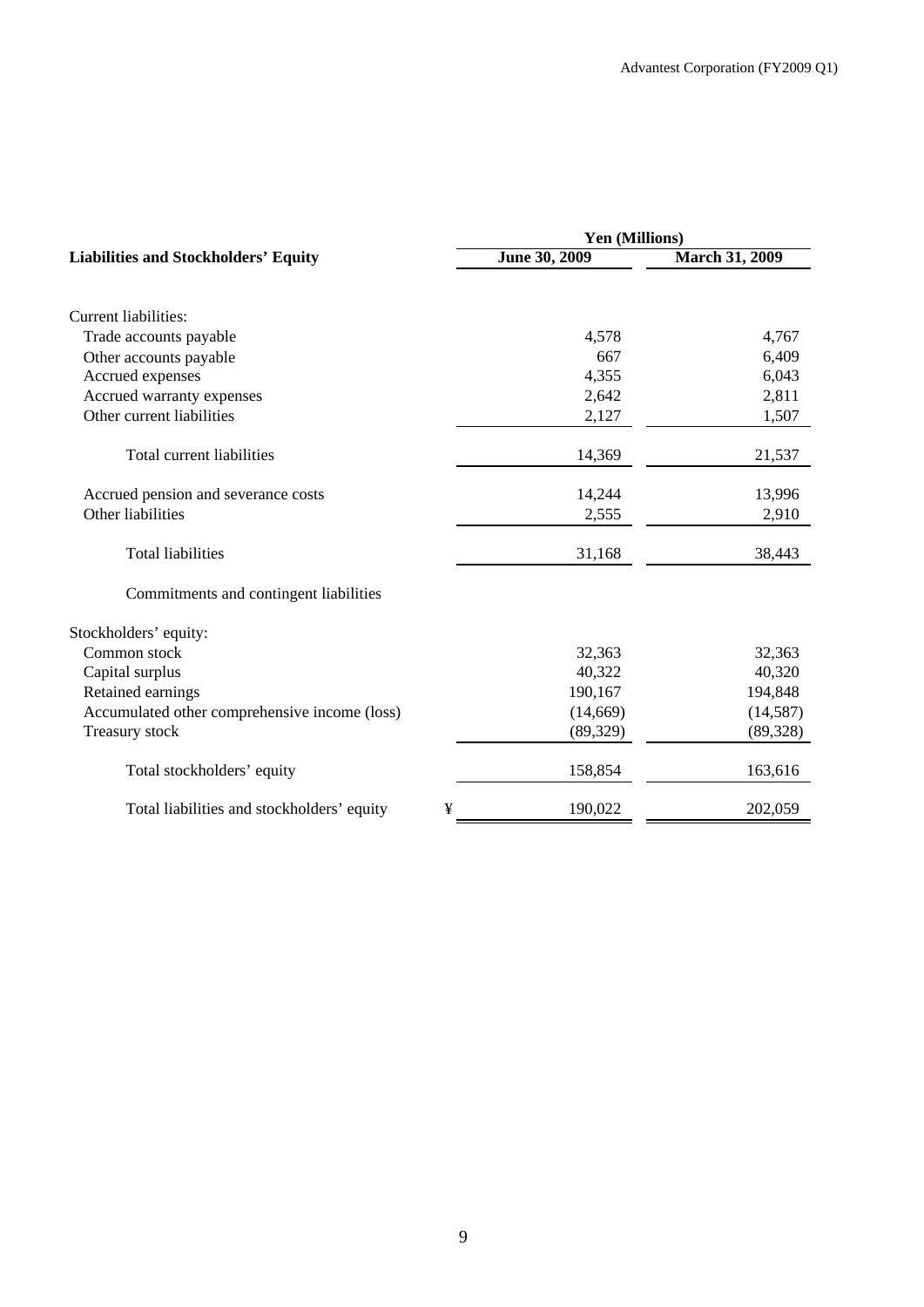# (2)Consolidated Statements of Operations (Unaudited)

|                                                                                          |   | Yen (Millions)                      |                                     |  |
|------------------------------------------------------------------------------------------|---|-------------------------------------|-------------------------------------|--|
|                                                                                          |   | Three months ended<br>June 30, 2008 | Three months ended<br>June 30, 2009 |  |
| Net sales                                                                                | ¥ | 26,458                              | 7,613                               |  |
| Cost of sales                                                                            |   | 12,710                              | 3,361                               |  |
| Gross profit                                                                             |   | 13,748                              | 4,252                               |  |
| Research and development expenses                                                        |   | 6,732                               | 4,411                               |  |
| Selling, general and administrative expenses                                             |   | 8,842                               | 4,358                               |  |
| Operating income (loss)                                                                  |   | (1,826)                             | (4,517)                             |  |
| Other income (expense):                                                                  |   |                                     |                                     |  |
| Interest and dividends income                                                            |   | 687                                 | 240                                 |  |
| Interest expense                                                                         |   | (3)                                 | (1)                                 |  |
| Other, net                                                                               |   | 843                                 | 545                                 |  |
| Total other income (expense)                                                             |   | 1,527                               | 784                                 |  |
| Income (loss) before income taxes and equity<br>in earnings (loss) of affiliated company |   | (299)                               | (3,733)                             |  |
|                                                                                          |   |                                     |                                     |  |
| Income tax expense (benefit)                                                             |   | (178)                               | 8                                   |  |
| Equity in earnings (loss) of affiliated company                                          |   | (31)                                | (46)                                |  |
| Net income (loss)                                                                        | ¥ | (152)                               | (3,787)                             |  |

|                              | Yen                                        |                                            |
|------------------------------|--------------------------------------------|--------------------------------------------|
|                              | Three months ended<br><b>June 30, 2008</b> | Three months ended<br><b>June 30, 2009</b> |
| Net income (loss) per share: |                                            |                                            |
| Basic                        | (0.85)                                     | (21.19)                                    |
| Diluted                      | (0.85)                                     | (21.19)                                    |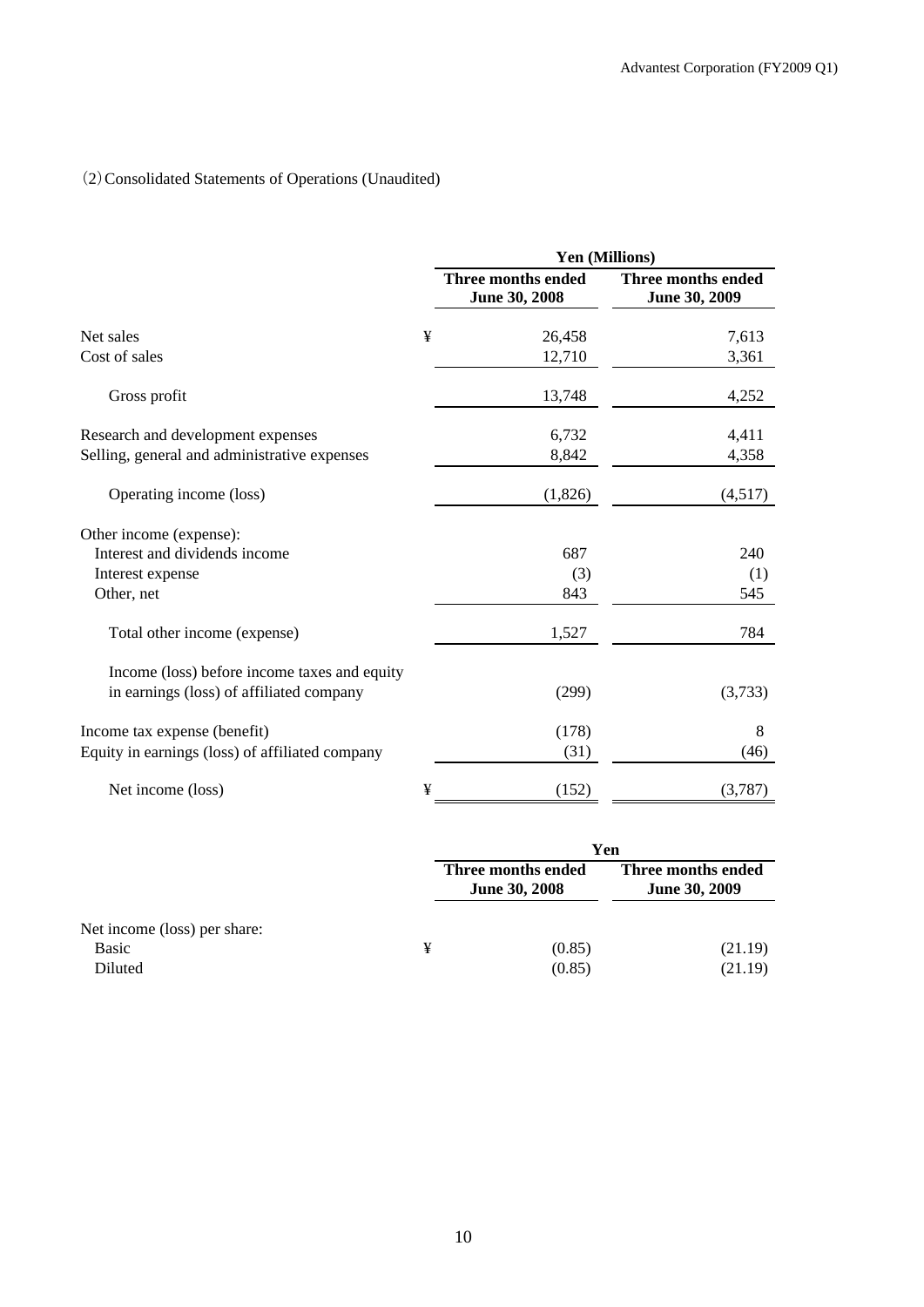### (3)Consolidated Statements of Cash Flows (Unaudited)

|                                                                  |   | Yen (Millions)                             |                                     |
|------------------------------------------------------------------|---|--------------------------------------------|-------------------------------------|
|                                                                  |   | <b>Three months ended</b><br>June 30, 2008 | Three months ended<br>June 30, 2009 |
| Cash flows from operating activities:                            |   |                                            |                                     |
| Net income (loss)                                                | ¥ | (152)                                      | (3,787)                             |
| Adjustments to reconcile net income (loss) to net cash           |   |                                            |                                     |
| provided by (used in) operating activities:                      |   |                                            |                                     |
| Depreciation and amortization                                    |   | 2,267                                      | 940                                 |
| Deferred income taxes                                            |   | (1, 146)                                   | (270)                               |
| Stock option compensation expense                                |   |                                            | 2                                   |
| Changes in assets and liabilities:                               |   |                                            |                                     |
| Trade receivables                                                |   | 7,737                                      | 2,119                               |
| Inventories                                                      |   | 455                                        | (2,062)                             |
| Trade accounts payable                                           |   | (3, 432)                                   | (142)                               |
| Other accounts payable                                           |   | 759                                        | (5,580)                             |
| Accrued expenses                                                 |   | (2,710)                                    | (1,710)                             |
| Accrued warranty expenses                                        |   | (436)                                      | (178)                               |
| Accrued pension and severance costs                              |   | (122)                                      | 242                                 |
| Other                                                            |   | (697)                                      | (795)                               |
| Net cash provided by (used in) operating activities              |   | 2,523                                      | (11,221)                            |
| Cash flows from investing activities:                            |   |                                            |                                     |
| (Increase) decrease in short-term investments                    |   |                                            | 9,515                               |
| Proceeds from sale of non-marketable investment securities       |   | 34                                         |                                     |
| Proceeds from sale of property, plant and equipment              |   | 42                                         | $\tau$                              |
| Purchases of intangible assets                                   |   | (65)                                       | (11)                                |
| Purchases of property, plant and equipment                       |   | (1,537)                                    | (472)                               |
| Other                                                            |   | (3)                                        | (77)                                |
| Net cash provided by (used in) investing activities              |   | (1,529)                                    | 8,962                               |
| Cash flows from financing activities:                            |   |                                            |                                     |
| Dividends paid                                                   |   | (4,209)                                    | (853)                               |
| Other                                                            |   | (1)                                        | (2)                                 |
| Net cash used in financing activities                            |   | (4,210)                                    | (855)                               |
| Net effect of exchange rate changes on cash and cash equivalents |   | 2,786                                      | (119)                               |
| Net change in cash and cash equivalents                          |   | (430)                                      | (3,233)                             |
| Cash and cash equivalents at beginning of period                 |   | 147,348                                    | 105,455                             |
| Cash and cash equivalents at end of period                       | ¥ | 146,918                                    | 102,222                             |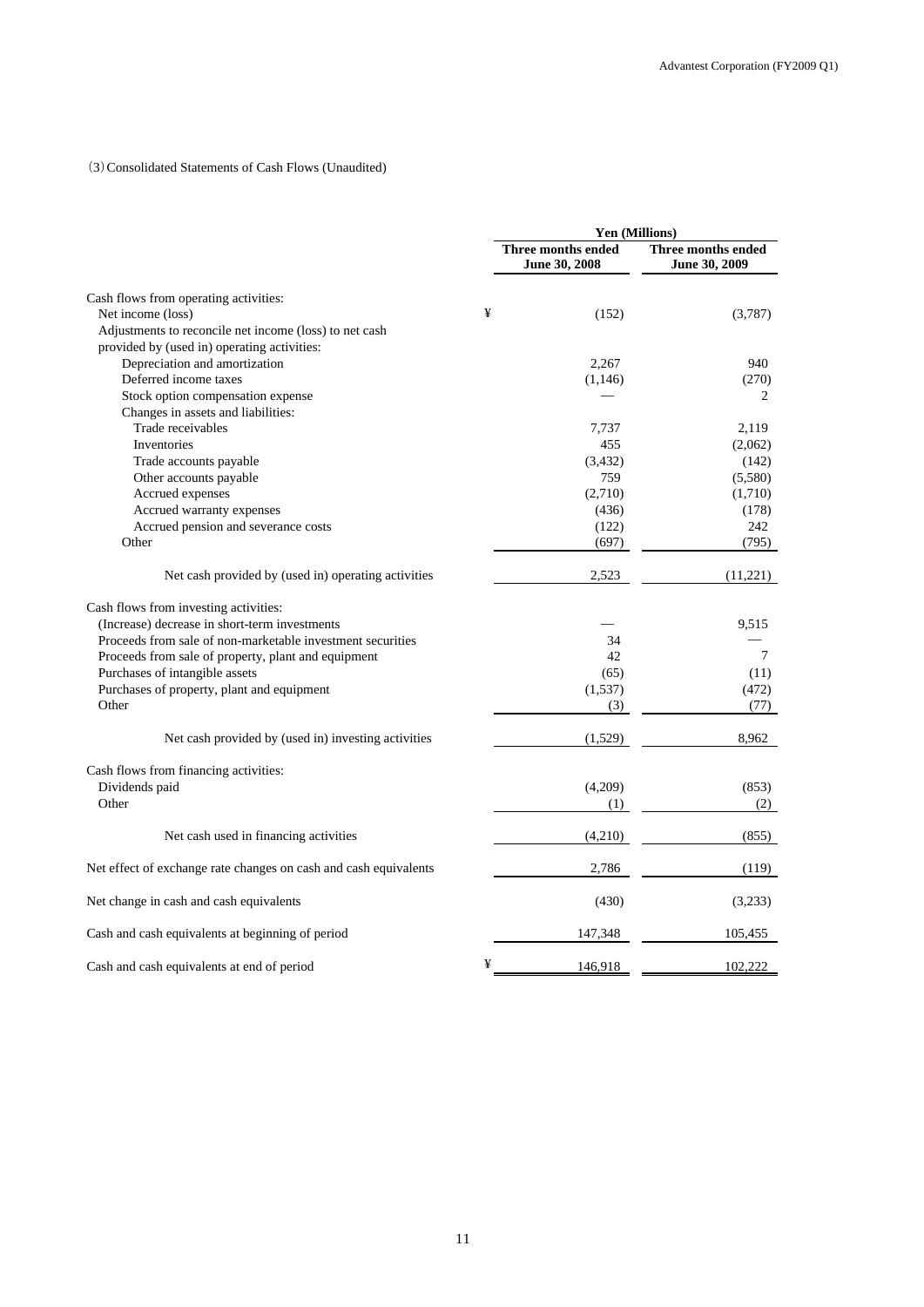#### (4) Notes on Preconditions to Going Concerns: None

### (5) Segment Information

#### 1. Business Segment Information

|                                               |                                                                            |                                                  | <b>Yen (Millions)</b>              |                                 |         |
|-----------------------------------------------|----------------------------------------------------------------------------|--------------------------------------------------|------------------------------------|---------------------------------|---------|
|                                               |                                                                            |                                                  | Three months ended June 30, 2008   |                                 |         |
|                                               | Semiconductor<br>and<br>Component<br><b>Test System</b><br><b>Business</b> | <b>Mechatronics</b><br>System<br><b>Business</b> | Services.<br>Support and<br>Others | Elimination<br>and<br>Corporate | Total   |
| Net sales to unaffiliated customers           | 16,883                                                                     | 5,212                                            | 4,363                              |                                 | 26,458  |
| Inter-segment sales                           | 84                                                                         | 9                                                |                                    | (93)                            |         |
| Sales<br>Operating income (loss) before stock | 16,967                                                                     | 5,221                                            | 4,363                              | (93)                            | 26,458  |
| option compensation expense<br>Adjustment:    | 681                                                                        | (1,426)                                          | 437                                | (1,518)                         | (1,826) |
| Stock option compensation expense             |                                                                            |                                                  |                                    |                                 |         |
| Operating income (loss)                       |                                                                            |                                                  |                                    |                                 | (1,826) |

|                                               |                                                                            |                                           | Yen (Millions)                     |                                 |         |
|-----------------------------------------------|----------------------------------------------------------------------------|-------------------------------------------|------------------------------------|---------------------------------|---------|
|                                               |                                                                            |                                           | Three months ended June 30, 2009   |                                 |         |
|                                               | Semiconductor<br>and<br>Component<br><b>Test System</b><br><b>Business</b> | Mechatronics<br>System<br><b>Business</b> | Services.<br>Support and<br>Others | Elimination<br>and<br>Corporate | Total   |
| Net sales to unaffiliated customers           | 4,047                                                                      | 1,356                                     | 2,210                              |                                 | 7,613   |
| Inter-segment sales                           | 4                                                                          |                                           |                                    | (4)                             |         |
| Sales<br>Operating income (loss) before stock | 4,051                                                                      | 1,356                                     | 2,210                              | (4)                             | 7,613   |
| option compensation expense<br>Adjustment:    | (2,822)                                                                    | (951)                                     | 271                                | (1,013)                         | (4,515) |
| Stock option compensation expense             |                                                                            |                                           |                                    |                                 | 2       |
| Operating income (loss)                       |                                                                            |                                           |                                    |                                 | (4,517) |

(Notes)

1. Adjustments to operating income (loss) in Corporate principally represent corporate general and administrative expenses and research and development expenses related to fundamental research activities that are not allocated to operating segments.

2. Advantest uses the operating income (loss) before stock option compensation expense for management's analysis of business segment results.